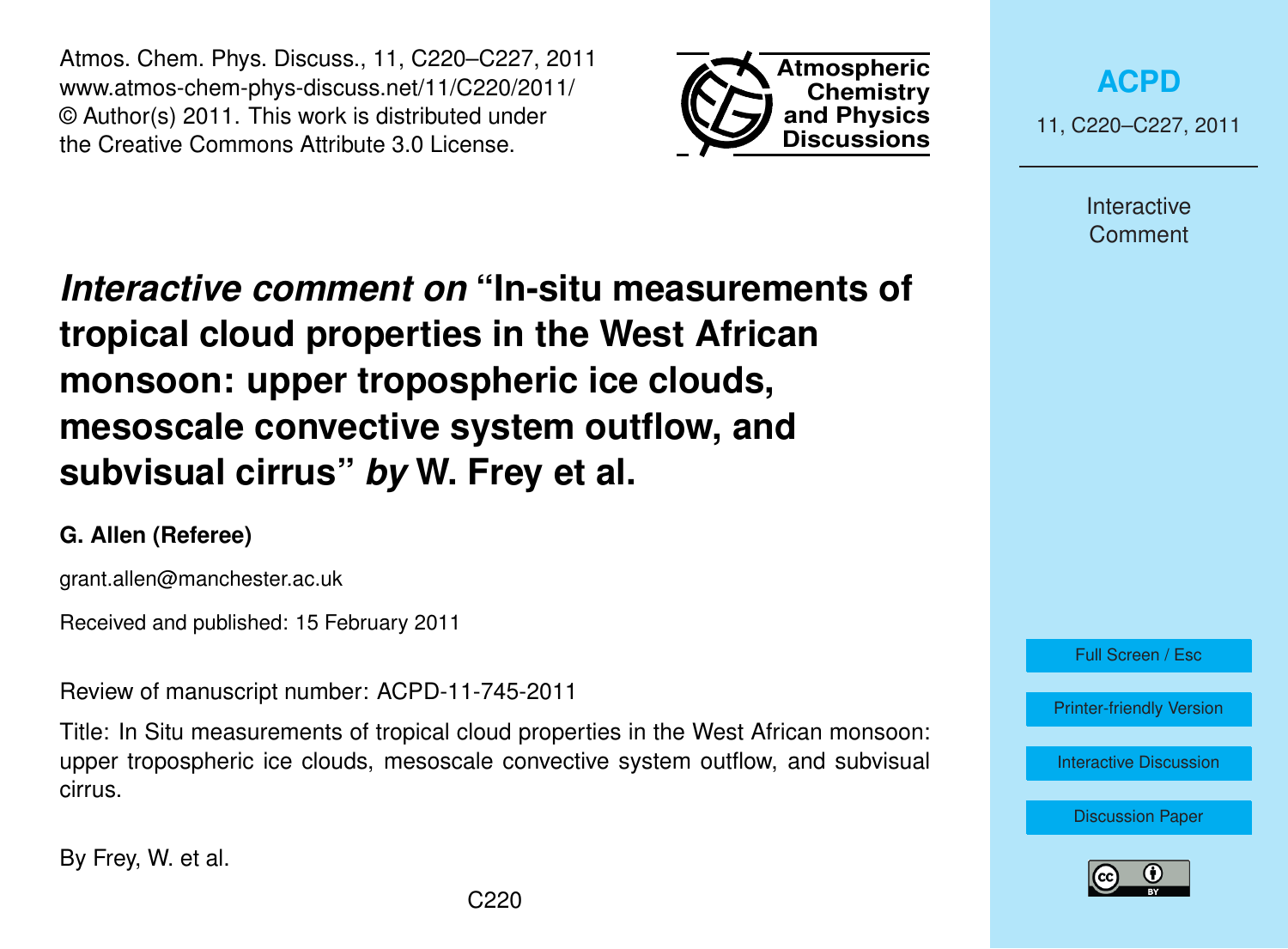### **Summary:**

This paper reports useful new in situ field measurements of tropical cloud properties, in particular their composition, properties and processes in terms of aerosol number and ice particle composition over West Africa. The data are useful to the atmospheric science community and the results are directly relevant to cloud modelers and potentially to a wider atmospheric science audience. The discussion of the aerosol, nucleation and general cloud properties is well presented in general and the campaign data have been used to their full advantage in this study, despite the issues raised below which are easily resolved. The figures are of good quality. The paper has some easily corrected flaws in the way it is structured and there are some grammatical and spelling issues which need to be addressed (see technical comments below). The content is well within the remit of ACP and the results are an addition to a useful and growing dataset of in situ cloud properties measured around the world.

However, having read this manuscript in detail, there are some issues in the current presentation of some of the results which, in this reviewer's opinion, do need to be rectified before publication. Some important data considerations (i.e. ice particle shattering and counting statistics) have been recognised but rather underplayed and from what I can tell, large volumes of potentially useful data have been selected out from analysis for one reason or another and I'm not sure some of that removal is warranted. This might be expected to lead to very significant biases in some of the crucial results of the paper. It is this reviewer's recommendation that the authors need to be less discounting of these impacts on their results and instead quantify some useful potential uncertainty estimates to include alongside the results. This would reduce the chance of improper use of these potentially quite uncertain results by future users and thus make them much more valuable. I sympathise with the difficulty of representing and correcting for this now well-recognised problem but to explain it

# **[ACPD](http://www.atmos-chem-phys-discuss.net)**

11, C220–C227, 2011

Interactive **Comment** 

Full Screen / Esc

[Printer-friendly Version](http://www.atmos-chem-phys-discuss.net/11/C220/2011/acpd-11-C220-2011-print.pdf)

[Interactive Discussion](http://www.atmos-chem-phys-discuss.net/11/745/2011/acpd-11-745-2011-discussion.html)

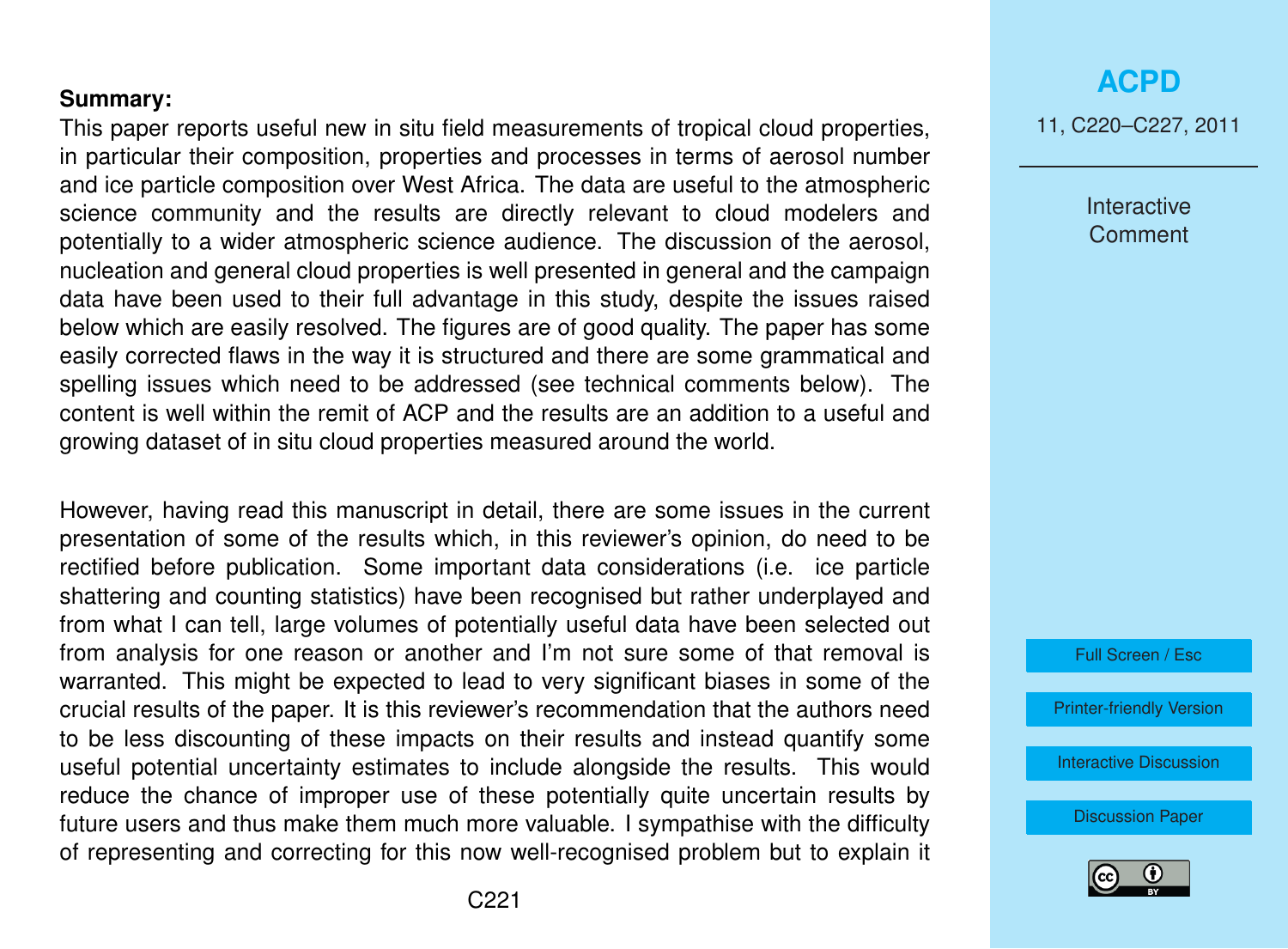away as negligible (even after a valiant attempt at removing affected data) does not do the data justice. I recommend publication if the authors can satisfy the conditions that uncertainty estimates are provided and that better treatment of discarded data is looked into, both of which I believe are achievable. I have included some pointers below as to how to go about this and I have lifted anonymity to allow the authors to get in touch directly if they would like any further help to this end, which I would be happy to provide without recognition.

### **Major points:**

Introduction:

The introduction is long and disjointed and does not succinctly convey the context to this paper. The level of introductory detail might be suited to a review paper but does not set a background to this particular work from which to launch into the presentation of results. Also, the largest proportion of the introduction is devoted to the role of MCS in terms of troposphere-stratosphere exchange (STE) of trace gases and aerosol, where an equally important role of MCS and indeed sub-visible cirrus is their modulation of the radiation budget through contrasting radiative properties as a function of both altitude and microphysical makeup, which is related to both aerosol and thermodynamics. I appreciate the AMMA campaign focussed significantly on STE but the data and results in this paper are equally relevant to those interested in cloud radiative properties. It would be this reviewer's suggestion to reduce the length of the introduction and to balance the context of the roles of convective material transport with radiative transfer modulation.

Summary and conclusions:

The summary is rather long and much of the content belongs in the general discussion. The Summary section should be of similar length to the abstract so as to keep the

# **[ACPD](http://www.atmos-chem-phys-discuss.net)**

11, C220–C227, 2011

Interactive **Comment** 

Full Screen / Esc

[Printer-friendly Version](http://www.atmos-chem-phys-discuss.net/11/C220/2011/acpd-11-C220-2011-print.pdf)

[Interactive Discussion](http://www.atmos-chem-phys-discuss.net/11/745/2011/acpd-11-745-2011-discussion.html)

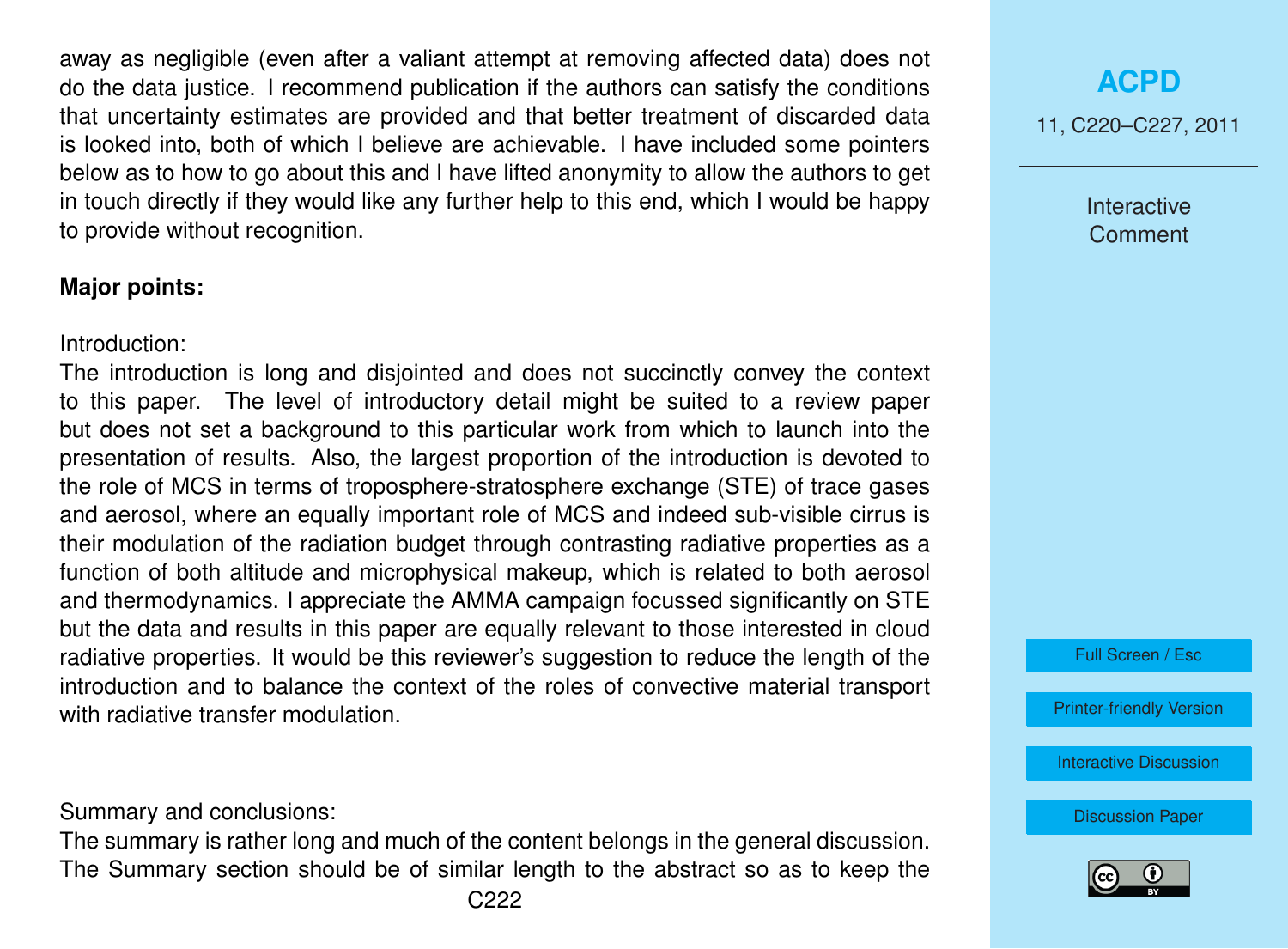casual readers attention. Consider moving some of the summary content into the discussion section where the use of sub-sections may also be useful to break up the content into easily located portions.

#### Approach to particle shattering:

Firstly, it is well known in the ice measurement field that ice measurements using a forward scattering probe are problematic and require special assumptions and data treatment. Please could the authors include these details courtesy of Borrmann, whose T matrix method is likely to have been used. If it has not been used, it is difficult to see how ice measurements could have been derived from an FSSP.

The authors have recognised the difficult issue of ice particle shattering and are to be commended on their attempt to rule out, remove and quantify the potential errors that ice particle shattering can have on their measurements and their subsequent results. They have devoted an entire sub-section to it, which is more than some other papers. However, despite the attention given to the problem, I think it is still ruled out and explained away too efficiently, especially for the MCS case, which does contain large ice particles. I agree that for the cirrus and subvisual cirrus clouds, the effect is less significant based on the methods and papers the authors have referenced. The authors have decided to class this problem as negligible where they could instead have used their effort to define a good uncertainty estimate. For example, the authors quote the fraction of CIP shattered ice crystals to be 20% (although do not state at what size) and therefore similar to an instrumental uncertainty they have assumed for the CIP. However, the CIP instrument uncertainty is an uncertainty in its sample volume (Baumgardner, 1992) and therefore translates to an uncertainty in number counting statistics, and not to sizing. To say that 20% of particles are shattered is not something

# **[ACPD](http://www.atmos-chem-phys-discuss.net)**

11, C220–C227, 2011

Interactive **Comment** 

Full Screen / Esc

[Printer-friendly Version](http://www.atmos-chem-phys-discuss.net/11/C220/2011/acpd-11-C220-2011-print.pdf)

[Interactive Discussion](http://www.atmos-chem-phys-discuss.net/11/745/2011/acpd-11-745-2011-discussion.html)

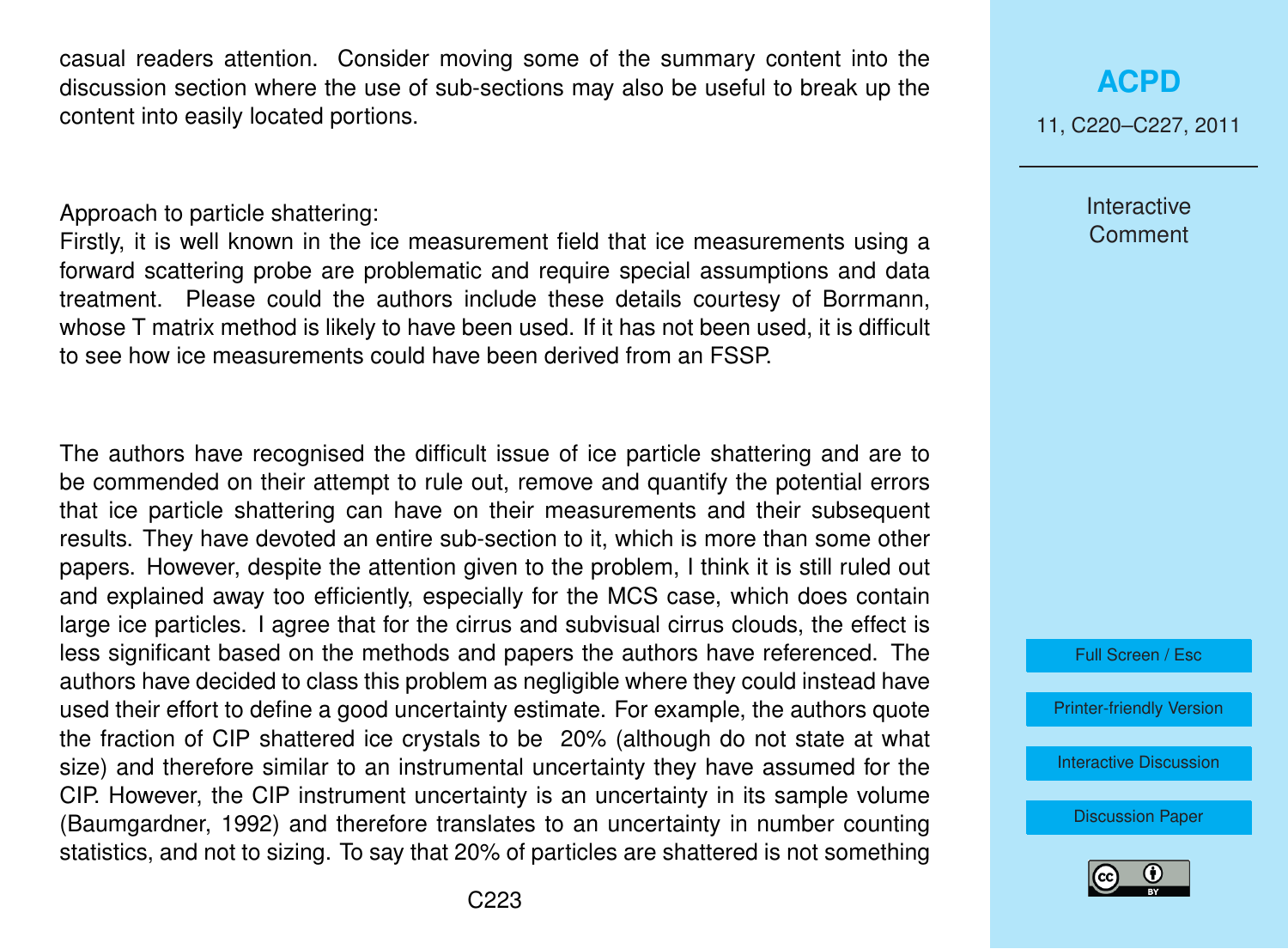which is directly comparable to the stated instrument uncertainty. For example, if the 20% of particles shattered were all very large particles (which they typically are known to be; say 100 micron diameter), then this would dramatically change the observed number concentration at small sizes (say at 50 microns) by much more than 20% of their original number (in fact by a factor 8 assuming sphericity in this example and even more for smaller particles). The potential effect on radiative transfer calculations which could use these "shattered" spectra is highly significant and misleading and of high importance to the climate modeling community. Based on interarrival time, the authors have discarded spectra which are assumed to be subject to shattering but this could lead to implicit biases to smaller sizes in the number size spectrum as spectra with large particles present are discarded from analysis. This needs to be mentioned. In addition, I am not satisfied by the sentence that because ice water contents measured in AMMA are "of the same order of magnitude" as those in SCOUT-O3, that this can be used as an argument to assume shattering is negligible – the earlier introduction rightly points to the inherent differences between bulk properties of deep convective clouds in Australia versus those in West Africa.

As a way forward, I would suggest that the authors do not underplay the likely potential impacts of shattering on their results and that a generous upper bound is estimated for the remaining effects of shattering and the potential biases that could exist by removing "shattered" spectra and place this as an error bar on the later size distributions. The data here are useful and publishable but the authors need to be honest about shattering as a source of error here and to serve the community by highlighting this issue with the older instrumentation. An error estimate on the number size distribution could be calculated by conserving IWC but by recalculating the range of spectral shapes allowed by shattering using the knowledge/estimate of the proportion and likely sizes of the particles which are shattered.

## **[ACPD](http://www.atmos-chem-phys-discuss.net)**

11, C220–C227, 2011

Interactive Comment

Full Screen / Esc

[Printer-friendly Version](http://www.atmos-chem-phys-discuss.net/11/C220/2011/acpd-11-C220-2011-print.pdf)

[Interactive Discussion](http://www.atmos-chem-phys-discuss.net/11/745/2011/acpd-11-745-2011-discussion.html)

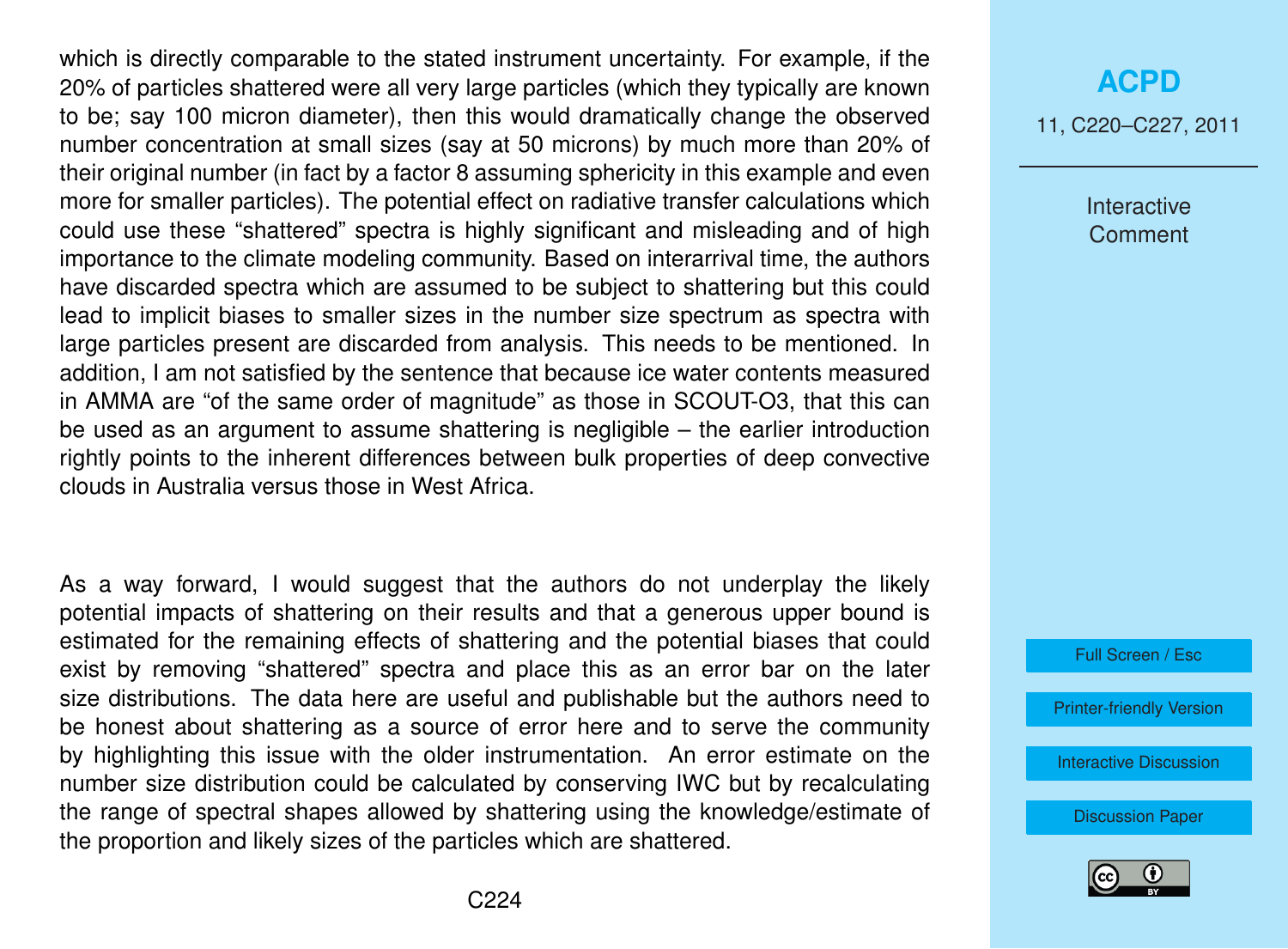### FSSP and CIP spectra:

Shattering aside, how have the data been prepared in Fig 5, 10 and 14? The agreement in the overlap region between the FSSP and CIP is either fortuitously excellent or otherwise smoothed. But perhaps this is because (as stated) those spectra where the overlap was not so good have been discarded. This is bad practice and would mean that spectra where large particles were present have been ignored from this analysis and only those spectra conducive to low shattering incidence (and hence lack large particles) have been included. This biases the reported spectra even further to smaller sizes. Furthermore, by ignoring data that don't overlap nicely, this could bias data that may otherwise may contain instrument measurement artefacts such as electronic gain enhancements at small sizes of the CIP and counting statistic fall off at the large sizes of the FSSP (i.e. in the overlap region). I can't imagine much data was retained at all if the overlaps in Fig 10 are representative of the criteria used to select data based on overlap. Agreements between probes in overlap regions are rarely of this quality because this is exactly the spectral region where the instruments perform least well for the reasons described above, whether flying in water or ice cloud. Please include details of the criteria used to select data based on overlap and be certain you are not throwing away data unnecessarily.

### Use of potential temperature:

It is useful to use potential temperature as the authors have for this paper as some of the altitudes of interest are in the LS where potential temperature is a valid and useful measure of dynamical processes and height. However, 10 K bins in the UT are still very wide (i.e. cover many km) and potential temperature changes very slowly in the TTL where dt/dz is close to zero. I am concerned that the use of 10 K bins in the UT is a little too wide. Could the authors consider a change in their binning or otherwise include an altitude range (from the aircraft GPS altitude profiles) alongside the theta ranges they have used so this is clear to the reader to make their own judgement?

## **[ACPD](http://www.atmos-chem-phys-discuss.net)**

11, C220–C227, 2011

Interactive **Comment** 

Full Screen / Esc

[Printer-friendly Version](http://www.atmos-chem-phys-discuss.net/11/C220/2011/acpd-11-C220-2011-print.pdf)

[Interactive Discussion](http://www.atmos-chem-phys-discuss.net/11/745/2011/acpd-11-745-2011-discussion.html)

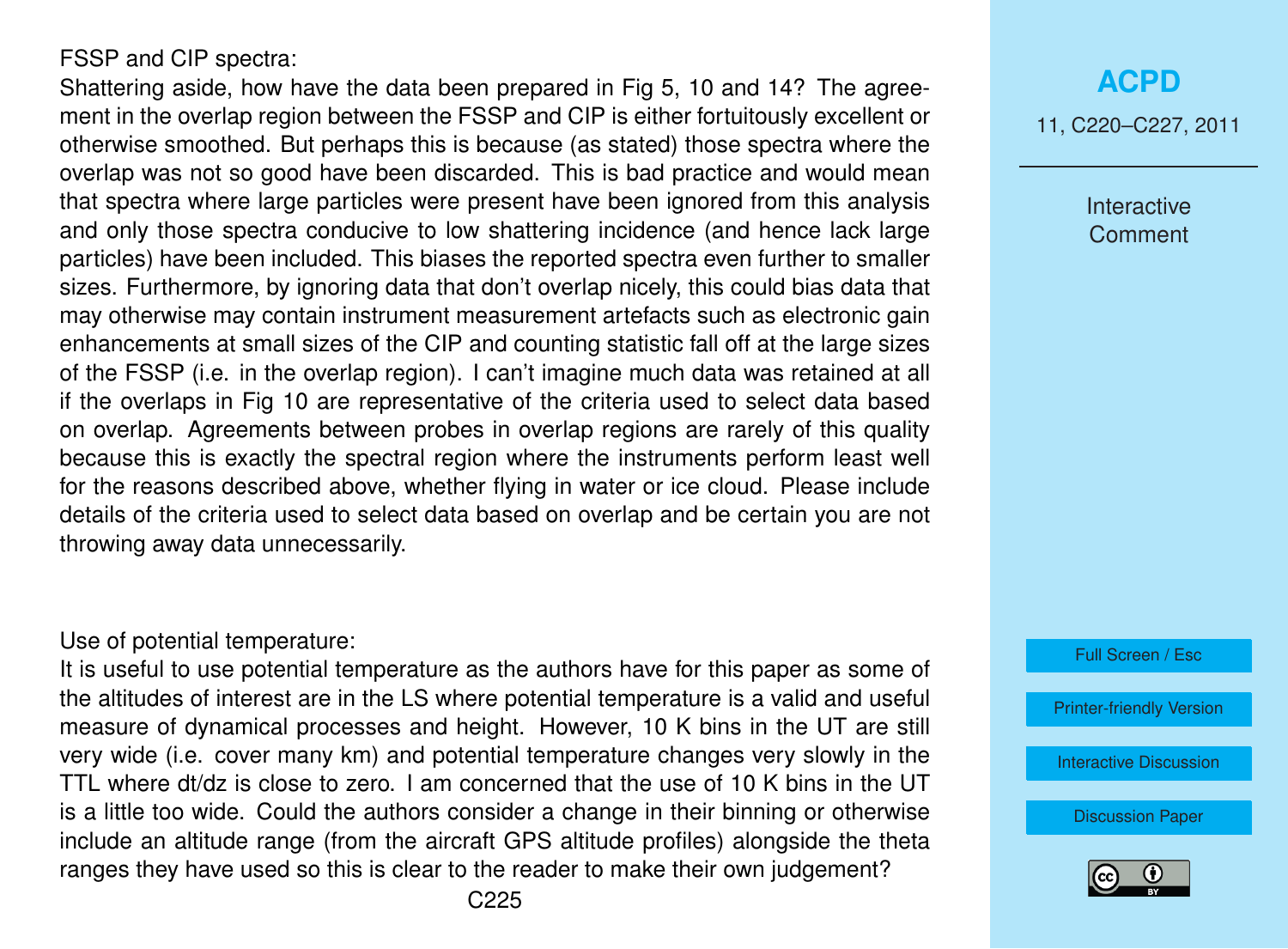#### **Minor points:**

Section 4.3.4: Entrainment in relation to the NPF peak: Wouldn't any mixing be isentropic, rather than isobaric?

P. 749. Line 9: The authors state that moist convection in a background dry adiabatic profile is deeper with larger hydrometeors. This is an extrapolation and does not take into account aspects such as wind shear and the role of entrainment – deep convection in moist free air can actually be enhanced by entrainment of moisture rich background air in rapid updrafts in the lower regions of the cloud. This sentence is intended to place importance and context on the role of West African MCSs so perhaps the authors could do this by removing (or completing) this thermodynamic discussion whilst retaining the references to TRMM measurements which show that West African MSCs are observed to be deeper with larger hydrometeors than others. Also, large hydrometeors (comparable to AMMA) were seen on occasion in ACTIVE and SCOUT-03 so this contrast in the observations is not clear.

#### **Technical points:**

Quite importantly, change "In-situ" to "In situ" and italicise the font in all incidences. There is no hyphen between these two latin words. Please check and correct all instances, including the paper title and running title.

P. 747, Line 11: Change "... proportionate..." to "... proportionately..."

Interactive **Comment** 

Full Screen / Esc

[Printer-friendly Version](http://www.atmos-chem-phys-discuss.net/11/C220/2011/acpd-11-C220-2011-print.pdf)

[Interactive Discussion](http://www.atmos-chem-phys-discuss.net/11/745/2011/acpd-11-745-2011-discussion.html)